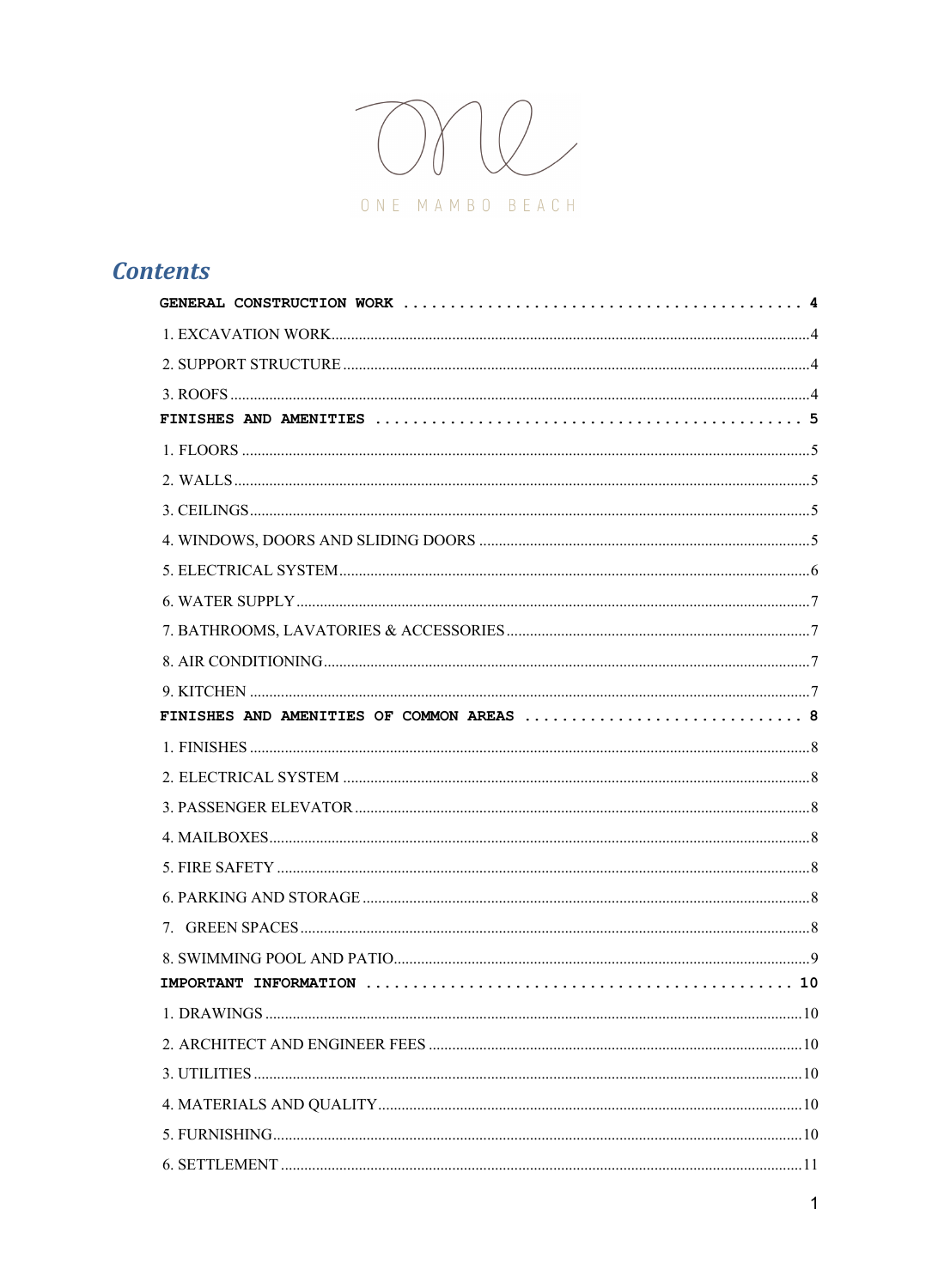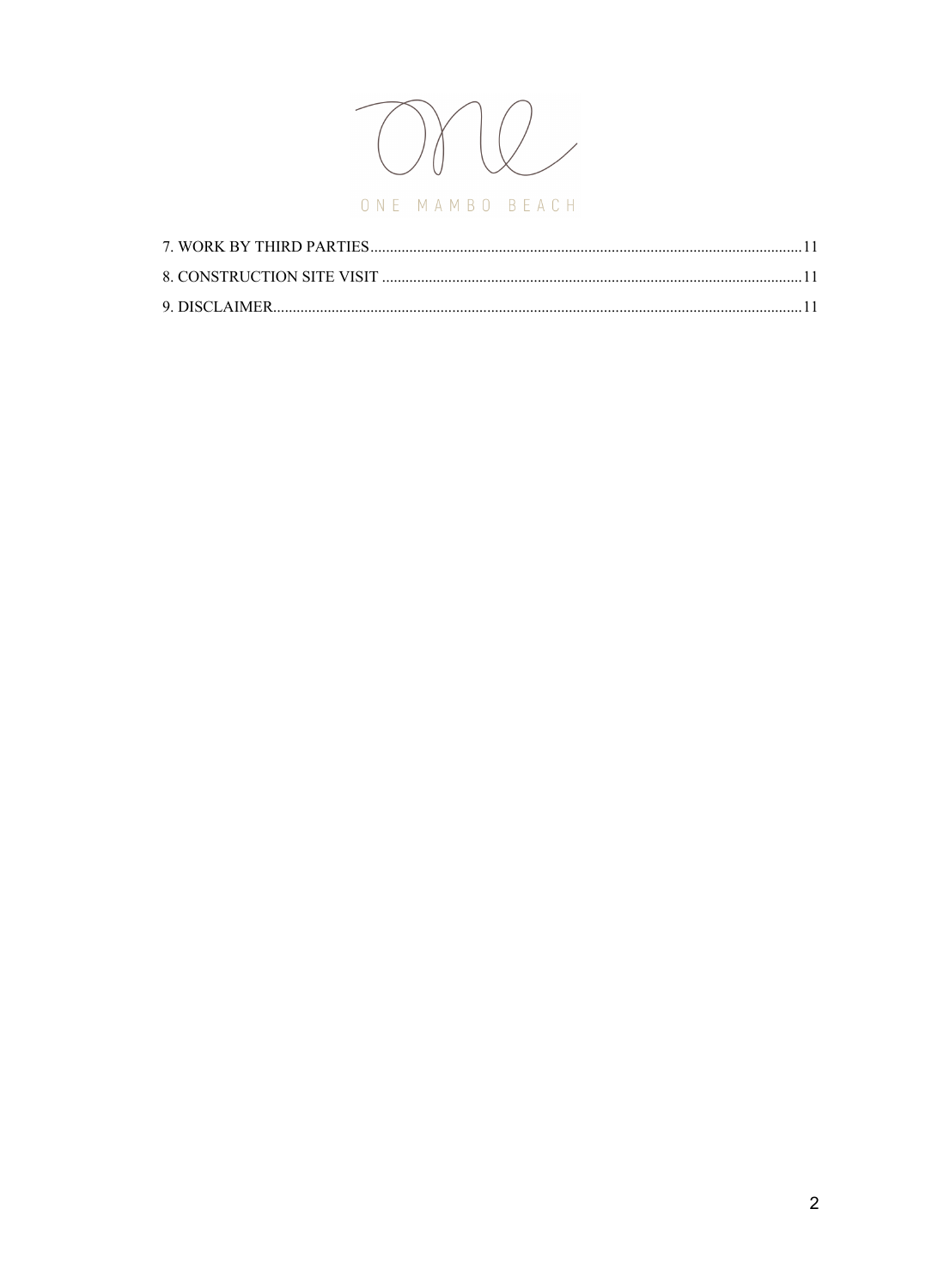

# *PROJECT TEAM*

# **ONE MAMBO BEACH IS BEING DEVELOPED BY**:

*Seller*: *Mambo Development Company NV* Mike Schoon Marcel Thoonen mike@onemambobeach.com marcel@onemambobeach.com +5999 6702480 / 5605967

*Architect: TKI Design Studio* Pieter Laureys https://www.tki.nl

*Project Management: M.I.C. N.V.*

Paul Spiertz info@miccur.com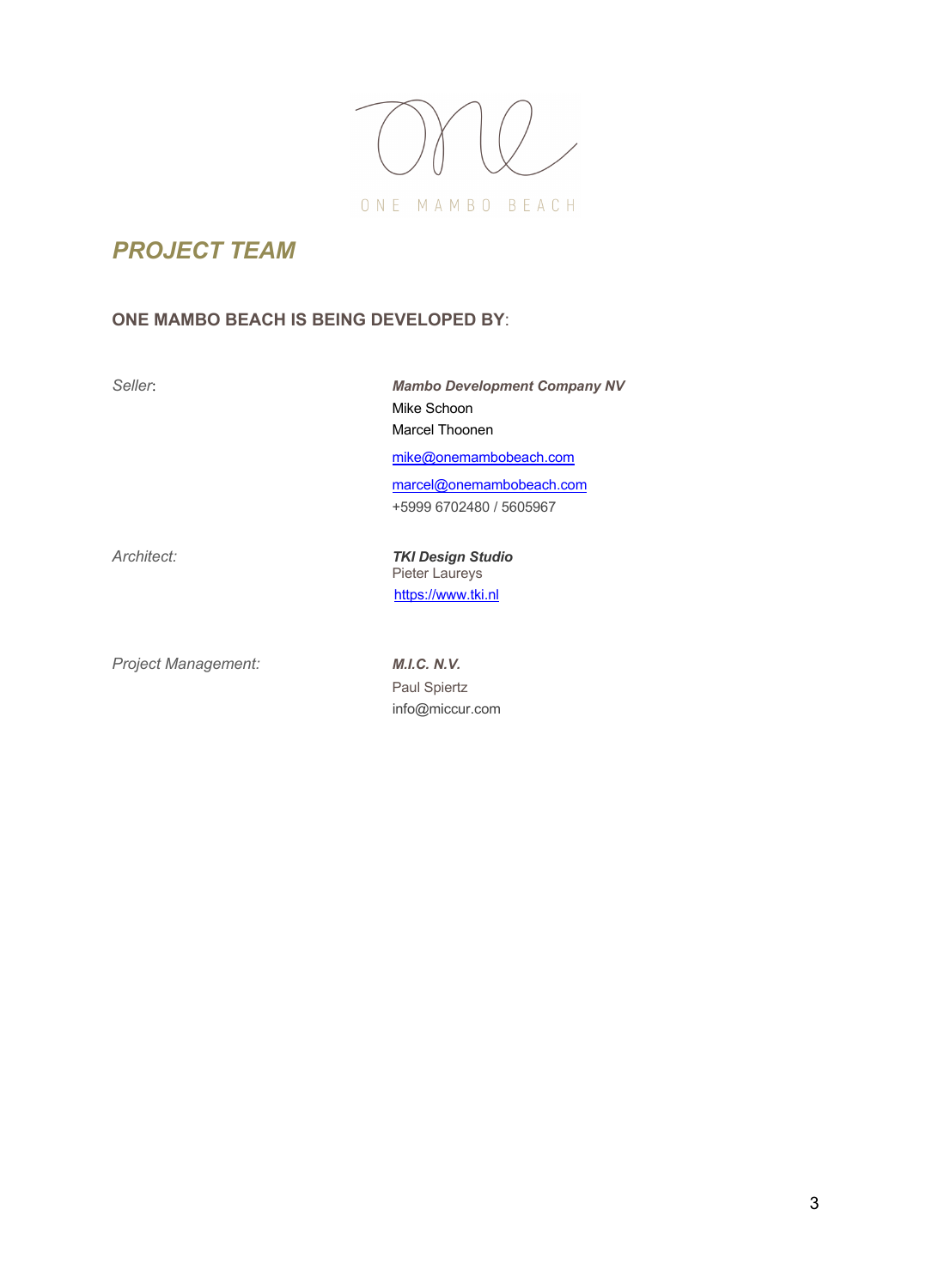

# *GENERAL CONSTRUCTION WORK*

# **1. EXCAVATION WORK**

## 1.1. General

The building site shall be prepared for construction prior to construction work starting.

Both mechanical and manual excavations shall be performed to the specified depths for the laying of foundations, sewers, elevator pits and all other structures located below ground level. Additions shall only be made after constructed components have sufficiently hardened and been provided with suitable backfill.

# 1.2. Sewers

Separate sewage systems for feces, wastewater and rainwater shall be installed in accordance with applicable standards. All pipes and fittings shall be made of PE or PVC.

# **2. SUPPORT STRUCTURE**

# 2.1. Foundations.

The building shall be built on a strip foundation made of reinforced concrete that, according to the structural engineer's calculations, will ensure the complete stability of the structure.

## 2.2. Sub flooring

All sub floors shall be constructed from in-situ concrete. The quantity, length and diameter of the rebar shall be determined in accordance with the manufacturer's calculations based on current standards.

#### 2.3. Walls

Load-bearing and non-load-bearing walls shall be constructed from concrete block masonry dimensioned in accordance with the structural engineer's calculations.

# 2.4. Columns and beams

Floors and walls, together with the necessary reinforced concrete columns and beams, shall be constructed in accordance with the guidelines resulting from the structural study carried out by the structural engineer.

#### 2.5. Steel structures

Should the structural engineer deem it necessary, part of the supporting structure may be made of steel. The dimensioning of these parts shall be part of the structural engineer's report.

# 2.6. Dimensions

Construction drawings are purely informative. Where necessary, all dimensions of the structural components shall be adapted in accordance with the stability calculations prepared by the structural engineer.

## **3. ROOFS**

#### 3.1. Flat roofs

Flat roofs shall be finished with a single-layer plastic membrane applied to insulation boards of at least 5 centimeters thick. The contractor shall provide a 10 year guarantee on complete water impermeability.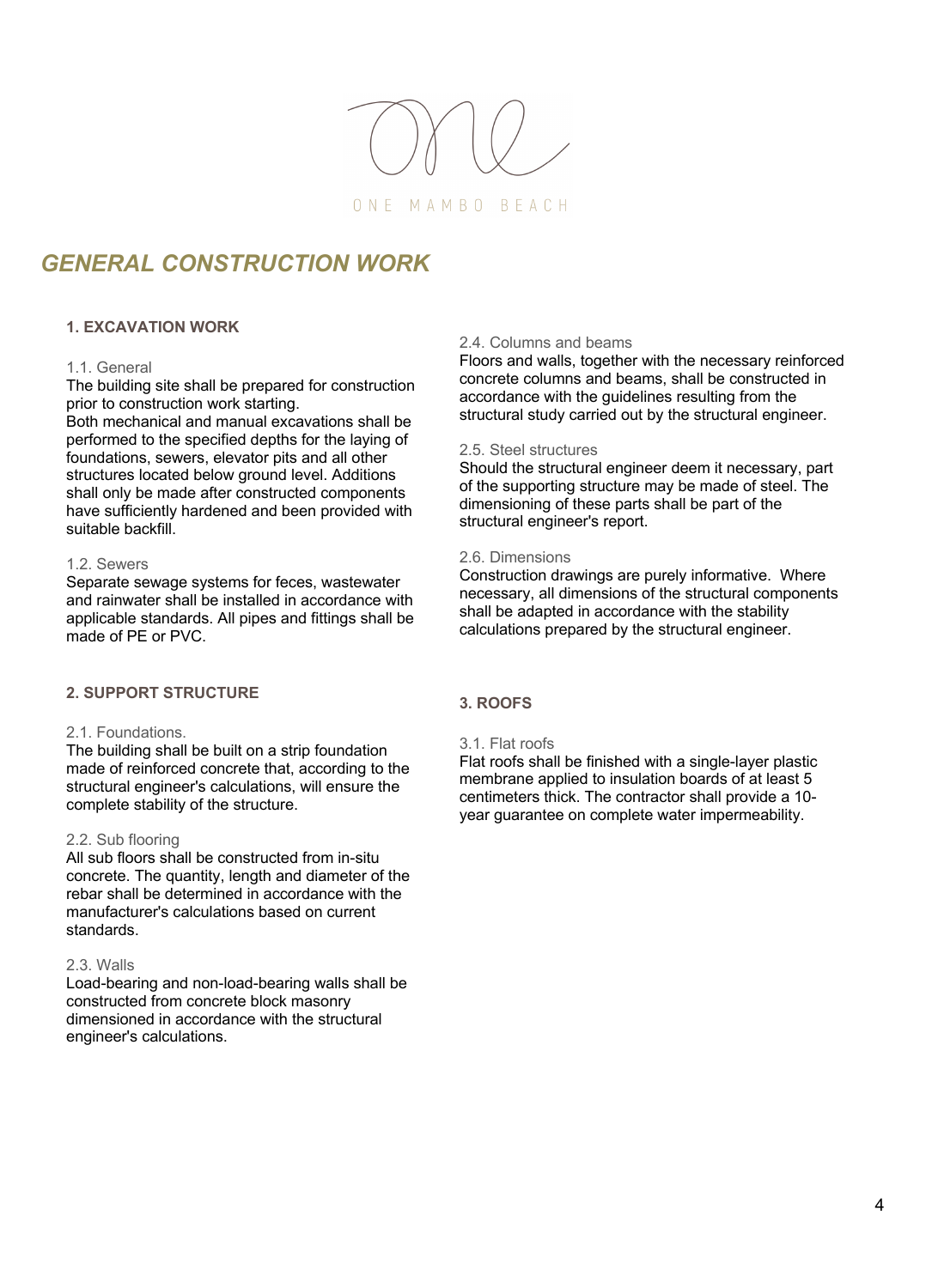

# *FINISHES AND AMENITIES*

# **1. FLOORS**

# 1.1 Floor tiles

The apartment shall be fully equipped with first choice ceramic floor tiles selected by the architect. Three color/style combinations are available. For examples please see the appended "ONE Finishes Brochure". Due to annual changes in style collections, the final choices for the color/style combinations shall be made known by the Seller during construction of ONE Mambo Beach.

## 1.2. Skirting

Tile skirting shall be used everywhere where floor tiles are laid, except in those cases where the walls are also tiled.

# **2. WALLS**

## 2.1.Plasterwork

All walls and columns consisting of in-situ concrete or concrete blocks shall be plastered, with the exception of the bathrooms and toilet areas, where the walls shall be fully or partially tiled. The plaster shall be smooth and painted in accordance with local standards.

## 2.2 Wall tiles

Bathroom walls shall be partially tiled. Untiled walls shall be plastered and provided with high quality and moisture-resistant finishes. The wall tiles to be used have been selected

by the architect. For examples, please see the appended "ONE Finishes Brochure". Due to annual changes in style collections, the final choices for the color/style combinations shall be announced by the Seller during construction of ONE Mambo Beach.

# **3. CEILINGS**

# 3.1 Ceilings

Ceilings are partly made of concrete and partly of plasterboard on wooden strapping. In some locations, the ceiling shall be lowered to accommodate piping and ductwork for technical systems. Ceilings shall be completely smoothed and painted.

# **4. WINDOWS, DOORS AND SLIDING DOORS**

4.1. Exterior windows, doors and frames Exterior window frames shall be made of aluminum.

The front door shall be constructed of aluminum or hardwood, according to the architect's specifications. Doors shall be executed as standard swinging doors. Windows shall be designed as fixed, hinged or tilt windows.

## 4.2. Aluminum sliding doors

The sliding door providing access to the covered balcony shall be made of aluminum sections with glass infill. The aluminum elements shall be powder coated.

# 4.3 Interior doors and frames

Interior door frames shall be made of grade 1 hardwood. Door leaves shall be implemented using semi-solid designs.

## 4.4 Glazing

Exterior windows and doors shall be glazed with laminated or double glazing, along with solar control coatings applied at locations designated by the architect.

## 4.5. Building hardware

All windows, doors and sliding doors shall be fitted with stainless steel window and door fittings consisting of door handles including rosettes and cylinder lock rosettes or free / occupied fittings.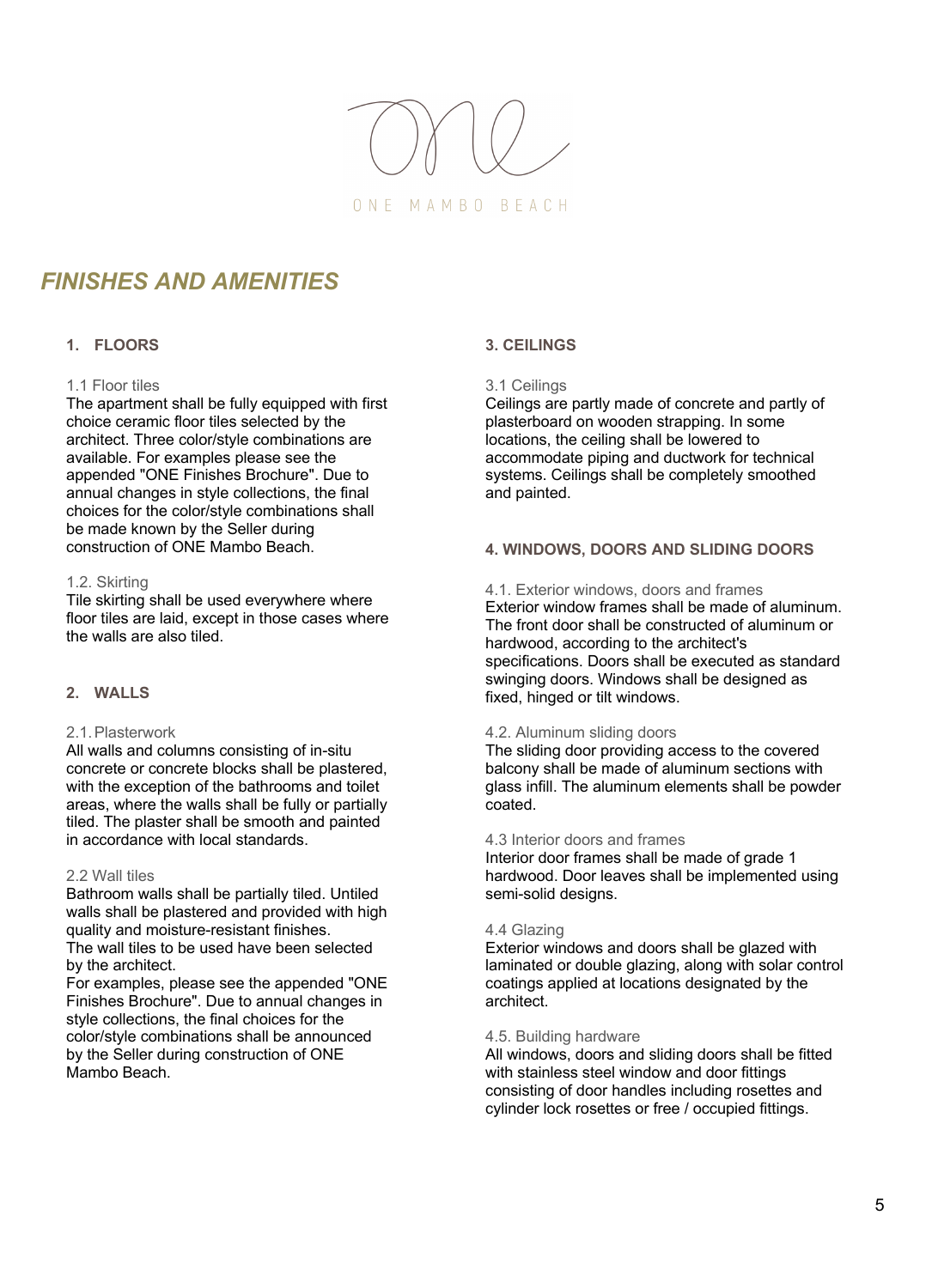# ONE MAMBO BEACH

Exterior doors and windows shall be fitted with security locks and/or good quality hardware. The final choice for the (electronic or conventional) key system has not yet been made. Interior doors shall be equipped with standard latches.

#### 4.6 Balustrades

Balustrades shall be constructed from aluminum and glass. They shall be anchored securely in accordance with the manufacturer's instructions. The design of the separation between adjoining balconies has not yet been finalized and shall be made known by the Seller at a later date.

#### 4.7. Paintwork

All visible surfaces shall be painted in the conventional manner with latex and lacquer paints in a color of the architect's choosing, with the exception of locations where tiling or other covering is applied.

# **5. ELECTRICAL SYSTEM**

# 5.1 General

The installation and connection costs of the electrical system are included in the purchase price. The apartment shall be equipped with a 220v/50Hz system that conforms to NEN 1010.

#### 5.2 Electricity meter

The apartment shall have its own electricity meter, which shall be installed at a location to be determined in accordance with the requirements of UOOW and Aqualectra.

#### 5.3 Distribution box layout

The distribution box in the apartment shall contain separate circuits with breakers for lighting, wall sockets, power supply for kitchen appliances, white goods and the air conditioning system. The technical implementation of the system design shall be performed by a UOOW certified technician.

# 5.4. Switches and sockets

Wall sockets, switches and junction boxes shall be manufactured according to European design in plastic of a color to be determined by the architect. Switches shall be installed at a height of approximately 1.05 m above floor level. The wallsocket boxes are installed at approximately 0.3 m above floor level, except for the connection points in the kitchen and unless otherwise indicated in the drawing.

#### 5.5. Light fixtures

The delivery and installation of light fixtures in the apartment are not included in the purchase price, except for recessed spotlights selected by the architect. An overview of various options is provided for illustrative purposes in the appended "ONE Finishes Brochure". The final models shall be made known by the Seller at a later stage due to the manufacturer's collections changing every year.

#### 5.6 Intercom

The apartment has a video intercom system with door openers.

#### 5.7 Data and television

Empty ducts for data and television cables are installed from the connection points in the various rooms to the storage room. The apartment shall have a main (fiber optic) connection point for data / telephony and television. Telephony / data and television connection costs are not included in the purchase price.

#### 5.8 Electrical system design

The design of the apartment's electrical system shall be provided by the Seller at a later stage.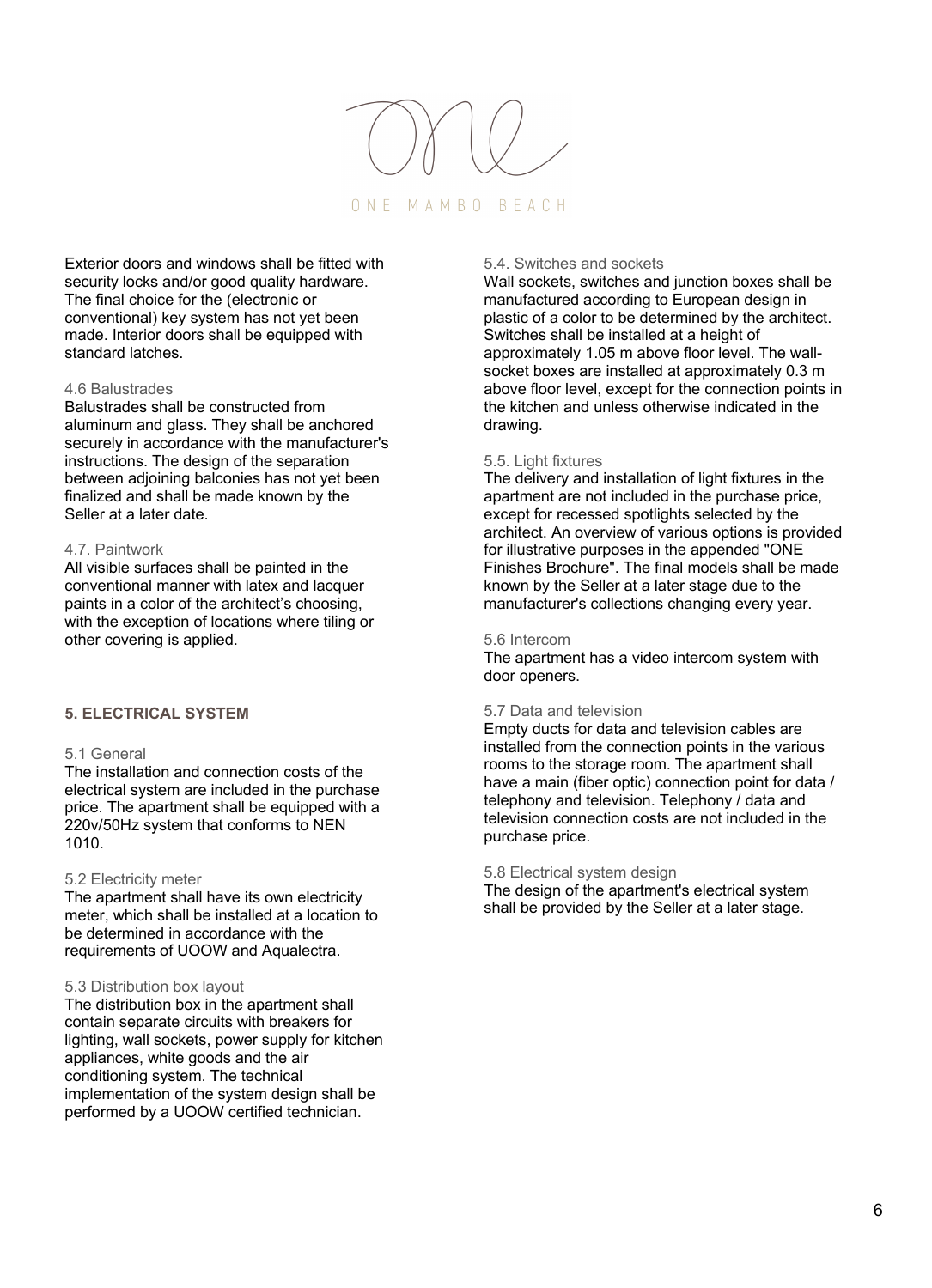

# **6. WATER SUPPLY**

# 6.1 General

The installation and connection costs of the water supply system are included in the purchase price.

The apartment shall have an individual water meter, which shall be installed at a location to be determined.

Distribution of water within the apartment shall occur by means of a plastic piping system.

## 6.2. Cold water supply

The cold-water pipes shall be laid from the water meter to the following tapping points:

- Kitchen mixer
- Dishwasher tap
- Refrigerator tap
- Washing machine tap
- Water heater tap
- Lavatory washbasin
- Toilet facilities
- Washbasin mixers
- Shower mixers

# 6.3 Hot water supply

The hot water supply shall be controlled by means of an electric water heater. The hot water pipes shall be laid from the water heater to the following tapping points:

- Kitchen mixer
- Bathroom washbasin mixers
- Shower mixers

# **7. BATHROOMS, LAVATORIES & ACCESSORIES**

The layouts of the guest lavatory and the bathrooms are shown in the drawings. The type of bathroom shall be indicated in the sales contract. Three color/style combinations are available. For examples see the illustrations in the appended "ONE Finishes Brochure". Due to collections changing annually, the final choices for the color/style combinations shall be announced by the Seller during construction of ONE Mambo Beach.

# **8. AIR CONDITIONING**

The apartment is equipped with an individual air conditioning system consisting of a Panasonic inverter multi-split system or equivalent. The living room and bedrooms shall be air-conditioned and individually controllable per room.

# **9. KITCHEN**

# 9.1. Kitchens

A luxury kitchen has been designed for the apartment by the architect in cooperation with the kitchen supplier. The type of kitchen shall be indicated in the sales contract. For examples, please see the illustrations in the appended "ONE Finishes Brochure". Due to collections changing annually, the final choices for the color/style combinations shall be announced by the Seller during construction of ONE Mambo Beach. Indications in sales plans are illustrative.

## 9.2. Customization

Customization of the standard kitchen is limited by the progress of the work preparation and construction of the project. Modifications must be agreed with Seller sufficiently ahead of time, taking into account the standard connections in accordance with the installation drawings.

# **10. VENTILATION EQUIPMENT**

## 10.1. Natural ventilation

The apartment shall be naturally ventilated through the windows and doors shown in the drawings.

## 10.2. Mechanical ventilation

The apartment shall be equipped with a continuous mechanical air exchange system.

## 10.3. Apartment bathrooms and lavatories

The apartment's bathrooms and lavatories shall be fitted with mechanical ventilation. The designated area for the clothes dryer and washing machine does not have a separate mechanical ventilation. Buyer is requested to take this into consideration when selecting a clothes dryer and washing machine.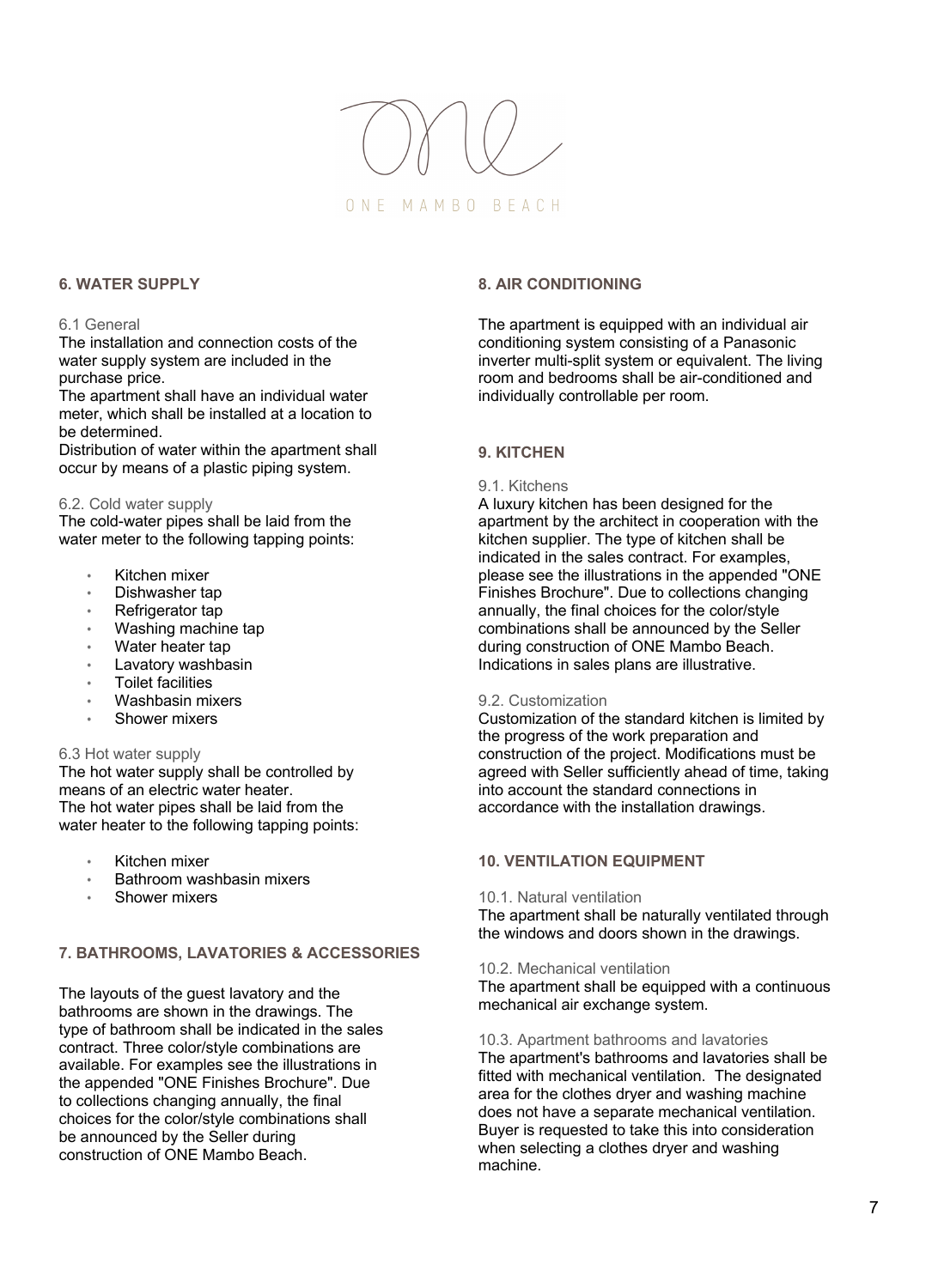

# *FINISHES AND AMENITIES OF COMMON AREAS*

# **1. FINISHES**

#### 1.1.Floor tiles

The floors of common areas, galleries and stairwells shall be coated or tiled according to the architect's choice.

#### 1.2.Walls

The walls of common areas shall be plastered and painted in a color of the architect's choice.

#### 1.3 Parking garage

The walls of the parking garage shall be plastered and painted in a color of the architect's choice. Concrete floors and columns shall be coated.

## 1.4.Ceilings

The ceilings in common areas shall largely consist of plasterboard, which shall be smoothed and painted in a color of the architect's choice.

## 1.5.Balustrades and railings

Balustrades and railings shall be made of glass and/or metal as selected by the architect. The metal shall be constructed of rust proof material or provided with a twocomponent finish in a color of the architect's choice. Balustrades shall be anchored securely in accordance with manufacturer instructions.

# **2. ELECTRICAL SYSTEM**

A separate electricity meter with distribution box shall be provided for common areas and will power (among other things) common-area lighting fixtures, wall sockets, elevators, access system to the parking garage and pumping equipment. A generator shall be installed as back-up power supply for common areas.

## **3. PASSENGER ELEVATOR**

A total of 4 electromechanical or hydraulic passenger elevators shall serve the various floors. Elevators shall be finished with durable materials and equipped according to current safety regulations.

# **4. MAILBOXES**

The apartment shall have its own suitably representative mailbox with lock situated in a central location near the entrance to the building.

# **5. FIRE SAFETY**

Facilities shall be designed in accordance with the applicable regulations of the local fire department. The necessary hose reels and powder extinguishers shall be placed at central locations in the common areas. The building shall also be equipped with a fire alarm system.

# **6. PARKING AND STORAGE**

The apartment shall be provided with 1 or 2 parking spaces (depending on what is agreed in the sales contract) on either the ground floor or underground level. There will be 1 private storage room for the apartment on either the ground floor or underground level. Both parking and storage locations shall comply with the sales contract and accompanying drawing.

# **7. GREEN SPACES**

The landscaping around the swimming pool shall conform to the architect's instructions. These areas may deviate from the artist impressions, which are provided for illustration purposes only.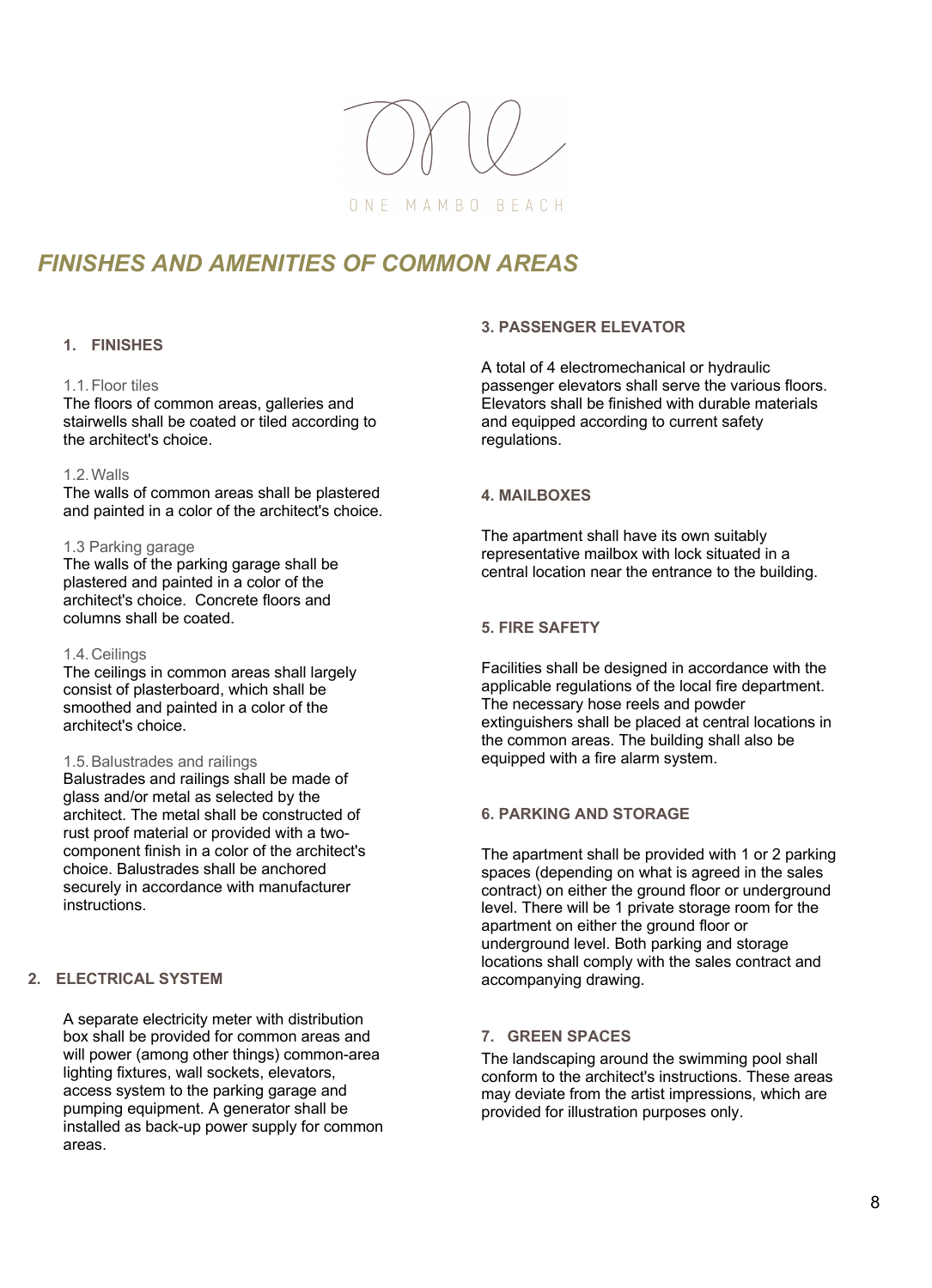

# **8. SWIMMING POOL AND PATIO**

The pool shall be constructed of coated concrete and have a maximum depth of approximately 1.40 meters. The pool shall be equipped with a "zero entry" incline from a terrace. This terrace shall also be made of concrete. The "zero entry" and pool terrace shall be finished with a special coating.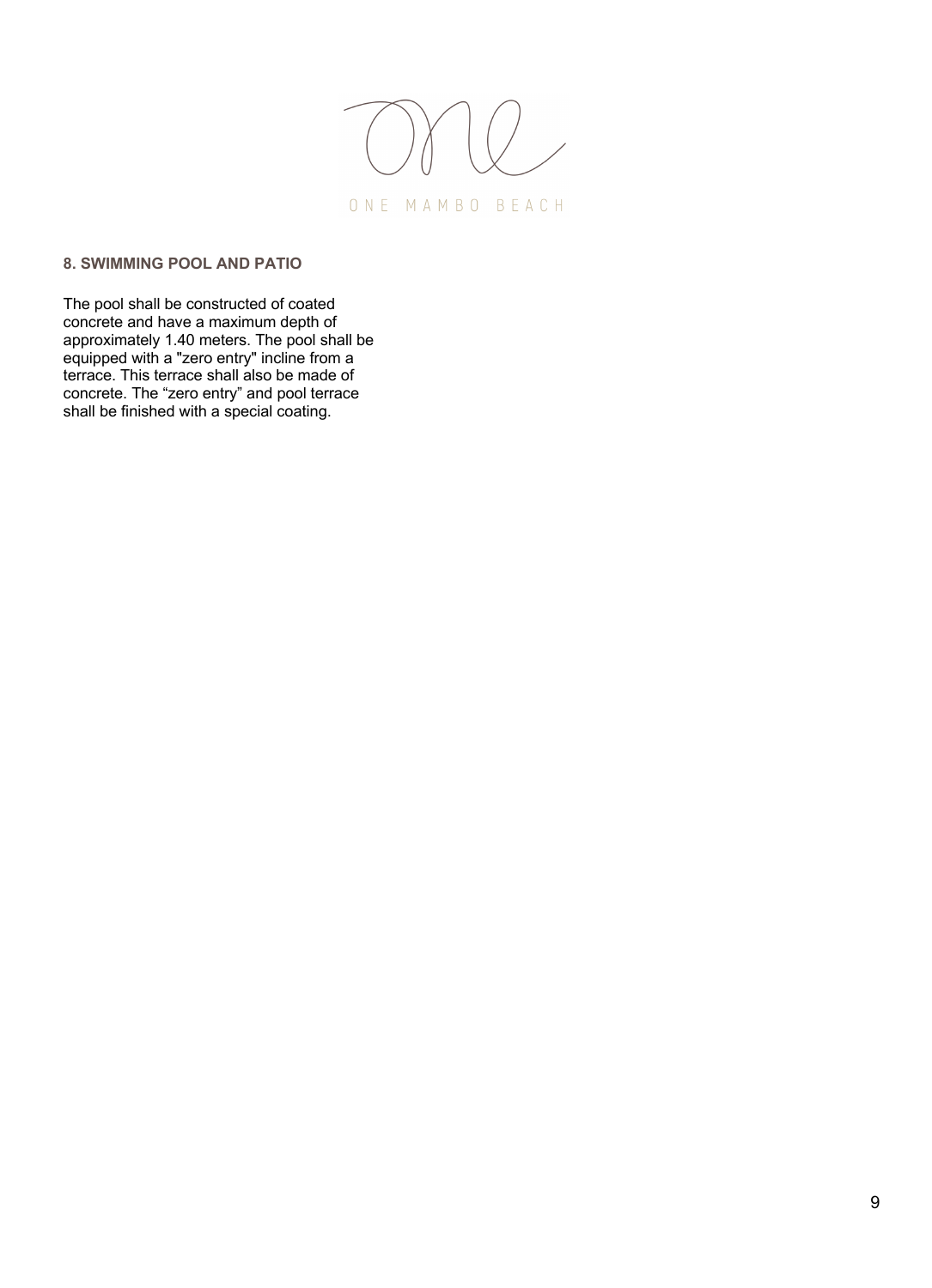

# *IMPORTANT INFORMATION*

# **1. DRAWINGS**

# 1.1. General

The drawings of the apartment authenticated by the Buyer and Seller by means of signatures constitute integral parts of the sales contract.

## 1.2. Measurements

The Seller may, on its own initiative, change the measurements recorded in the drawings at any time for reasons of stability or technical reasons or due to government regulations. The drawings were made in good faith by the architect after measuring the terrain. Any differences that may occur and result in either increases or decreases in measurements shall be considered as acceptable deviations that in no way alter the agreement in any way. Any measurements indicated on the plans should therefore be regarded as "approximate" measurements. Necessary modifications for engineering or aesthetic reasons are allowed without prior agreement of the Buyers. The actual construction of any apartment purchased after it is completed shall prevail over the technical description, should there be any discrepancies.

# **2. ARCHITECT AND ENGINEER FEES**

The fees for the architect and engineers appointed by the Seller are included in the sales price. An additional fee may be charged, however, if the Buyer wishes to make substantial changes to the drawings provided such changes are possible and approved by Seller.

# **3. UTILITIES**

All connection, installation, and startup costs for utilities (water and electricity) are included in the sales price.

All connection, installation and administrative costs for telephone, television, and any desired burglary alarm system are not included in the sales price.

All consumption and subscription charges for all utilities (water, electricity, telephone, data, television) are not included in the sales price.

All costs not included in the sales price shall be borne by the Buyer.

# **4. MATERIALS AND QUALITY**

The contractor shall carry out the work using the materials described. This technical description replaces or completes the specifications on the drawings. The contractor may, however, with the approval of the architect, replace the materials mentioned in this technical description with other similar and equivalent materials at any time. The (aesthetic) quality shall not be reduced due to any such change. The apartment, the complex of which the apartments form part of, and the accessories, shall be built and finished in accordance with the generally accepted standards and requirements on Curacao.

# **5. FURNISHING**

The fixed and/or loose furniture, washing machine, clothes dryer and other appliances that appear on the drawings are provided for illustrative purposes only, and are to be considered as such, unless explicitly mentioned as included in this technical description.